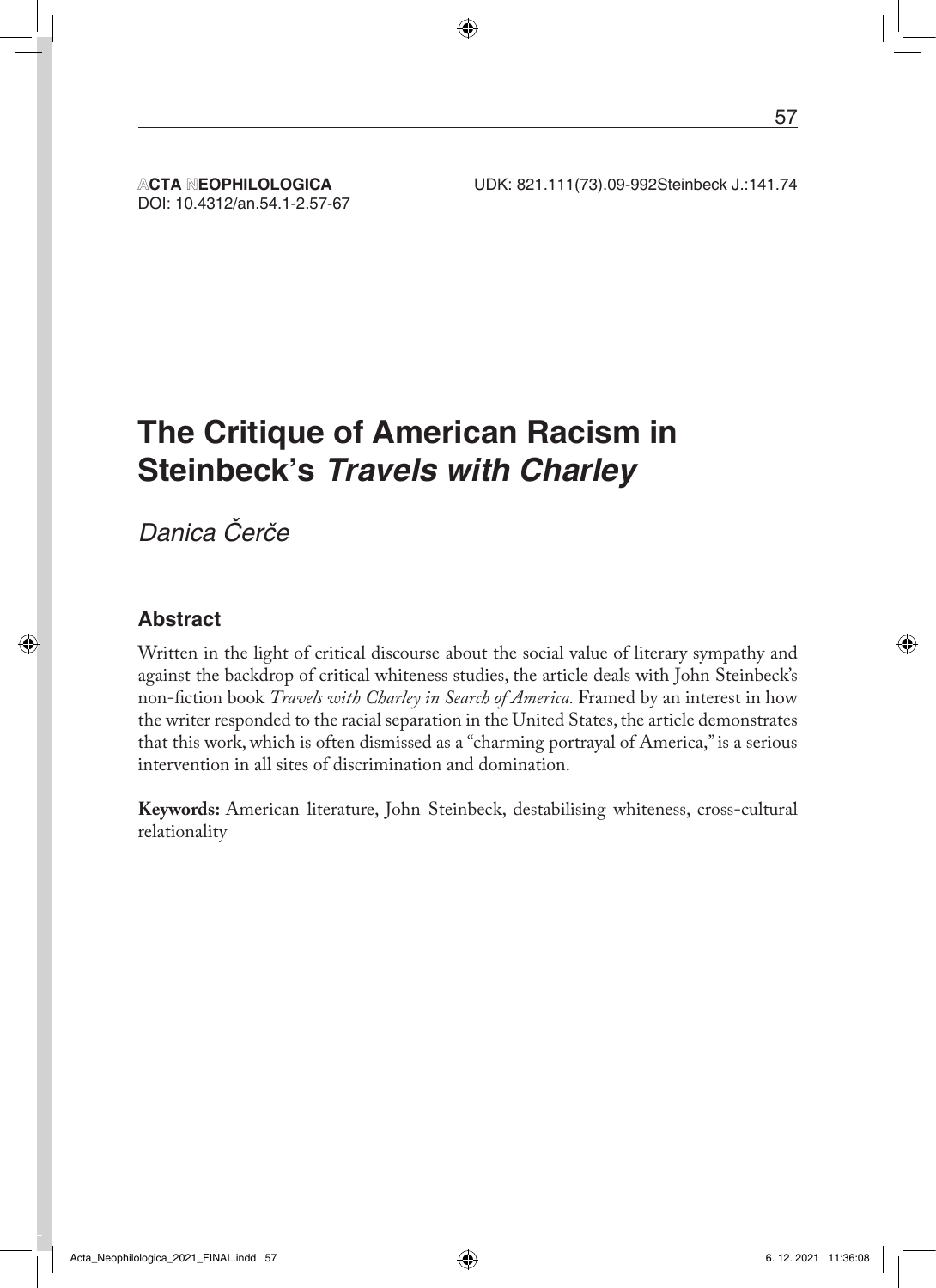American philosopher Martha Nussbaum, among others, contends that good literature is "disturbing" in a more effective way than history and social science writing usually are (359). The key to better understanding of the issues embodied in the represented worlds of literature is imaginative sympathy, by which readers respond to the experiences of the characters with more powerful emotions, disconcertment and perplexity, and which can lead them to confront with their own thoughts and "alter some of [their] standing judgments" (363). Written in the light of this view and framed by an interest in how John Steinbeck responded to the public dynamics of racial separation in the United States in his *Travels with Charley in Search of America* (1962), hereafter referred to as *Travels,* the article will demonstrate that this seemingly "bland travelogue" (Parry 150) or "charming portrayal of America," as the book was introduced to Slovene readers, is a troubling critical commentary on several aspects of American society, engaging readers to dismiss some experiences, particularly the intense racial hatred, as detrimental and unacceptable.

Steinbeck became famous for his Depression-era novels *The Grapes of Wrath*  (1939)*, In Dubious Battle* (1936) and *Of Mice and Men* (1937), each a hard-hitting critique of the capitalist dynamics of corporate farming in California, exposing the agricultural system that produced flagrant violations of migrant workers' civil and human rights. Working as a labourer and spending a lot of time with migrant workers, ranch hands and Mexican immigrants, Steinbeck was well-equipped for sensitive depictions of their powerlessness, poverty and victimisation, as well as for their desire to retain their dignity or settle land of their own. Particularly *The Grapes of Wrath*, the cornerstone of Steinbeck's 1962 Nobel Prize award, functioned as a "distress call," arousing readers towards action to halt social injustice (DeMott 148).

Later in his career, no longer willing to be the chronicler of the Depression-era subjects, Steinbeck went afield to find new topics and new forms, which indicates that his achievement as a writer extends well beyond the modes and methods of traditional realism or documentary representation. Just when many critics were commenting that his best writing was behind him, Steinbeck drew attention with his final works of non-fiction, *Travels* and *America and Americans* (1966)*.* The analysis of critical evaluations of the two works reveals that the former is usually described as a "private discourse" (Heavilin and Pugh vi), thus not a reliable representation of America, and the latter as a "more thorough attempt […] to analyse the nation and its people (Hughes 87). This study will show that *Travels* also deals with several key social ills of the time, including pollution and the degradation of the environment, overpopulation, the threat of atomic war and racism.

When Steinbeck was writing *Travels*, racism was a particularly searing social problem in the United States. The desire to confirm a vital sense of identity and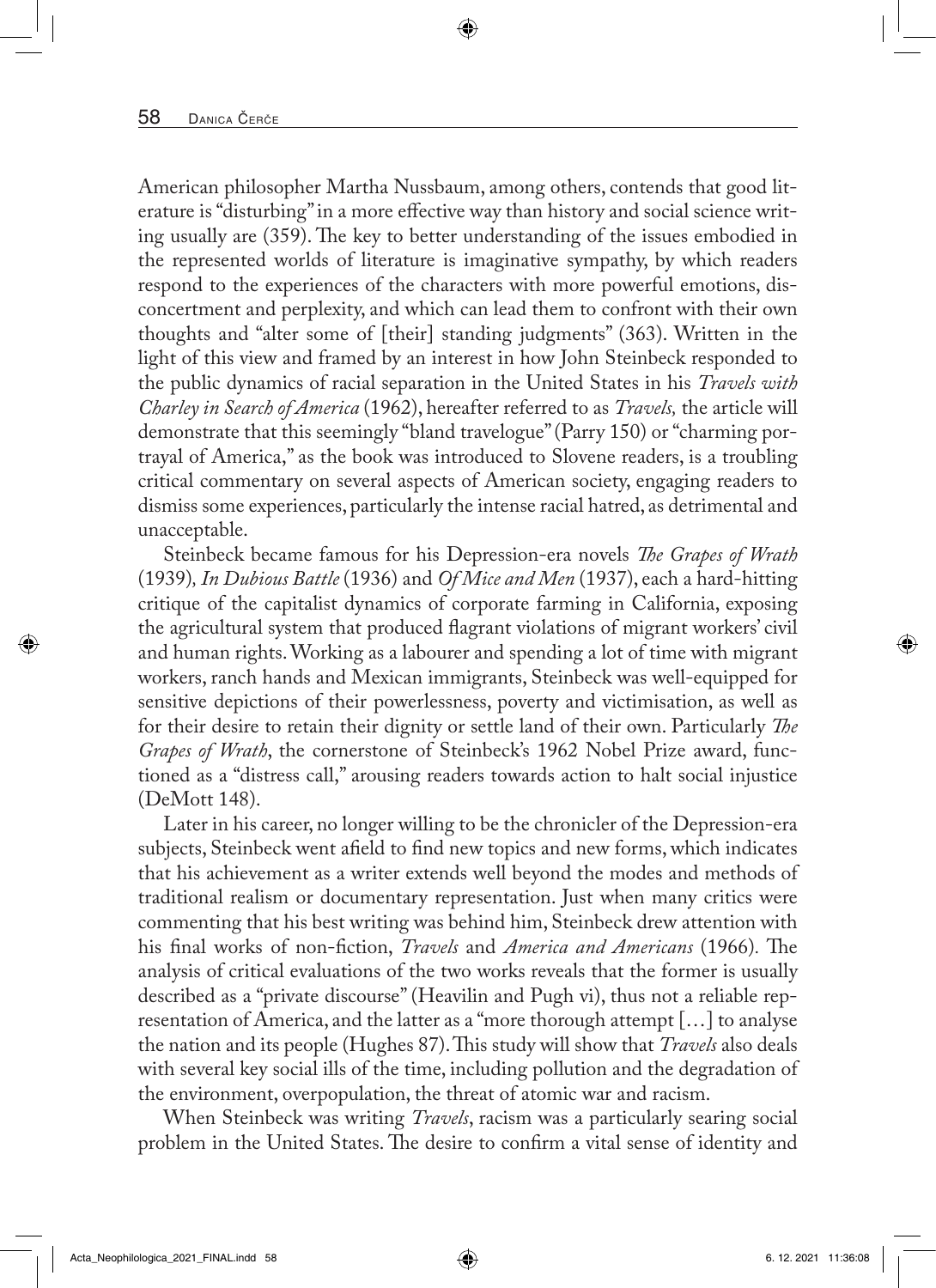self-worth that James Baldwin articulated in his non-fiction book *The Fire Next Time* (1964) was expressed by a number of other black Americans experiencing the debilitating aspects of racism in the country. Reading *Travels* reveals that, despite the shift in thematic and philosophical orientation in Steinbeck's later works, the writer remained susceptible to any kind of oppression and continued to confront the social context in which "people were doing injustices to other people" (Steinbeck 1989, xxxiii). By challenging what Sara Suleri calls the "master-myth" about "the static lines of demarcation" between empowered and disempowered cultures (112), *Travels* envisages a space where alternative discourses of race can exist.

### **WRITING DARKNESS**

In *Innocents Abroad* (1869), Mark Twain wrote that "travel is fatal to prejudice, bigotry, and narrow-mindedness and many people need it sorely on these accounts." Steinbeck did not need travelling on any of these accounts. What urged him to set out on a few-month-long road trip around the United States described in *Travels* was his desire to "learn about his own country," as he explained in his 25 May 1960 letter to his friends Frank and Fatima Loesser (Steinbeck and Wallsten 666). His idea about the journey had been conceived about six years earlier than he loaded his truck named after Don Quixote's famous steed Rocinante and left New York in the company of his wife's French poodle Charley. As Steinbeck confessed to his literary agent Elizabeth Otis in June1954, he realized that he had "lost track of the country," having been "cut off for a very long time (Benson 767). Similarly, Steinbeck reveals early on in *Travels* that for several years, he was writing about the America he remembered, but "the memory is at best faulty, warpy reservoir" (11).

According to Sally E. Parry, Steinbeck must have felt that the America he "had known and loved was veering onto a dangerous path" (148) and it did not take him long to realize that his concerns and fears had been fully justified. Even before witnessing the country at its worst, he was bitterly disappointed by what he saw. Constantly comforting himself with the view that his perception of America was unique to his own experience, influenced by the factors in his life at a given time – the view that resembles the theories introduced by Louise Rosenblatt and Wolfgang Iser of how readers participate in the creation of texts they read – Steinbeck was hoping in the existence of other realities of American society in addition to how he perceived it. As he observes not long after leaving home, his representation of the country "is true until someone else passes that way and rearranges the world in his own style" (70), recalling how his impressions of Prague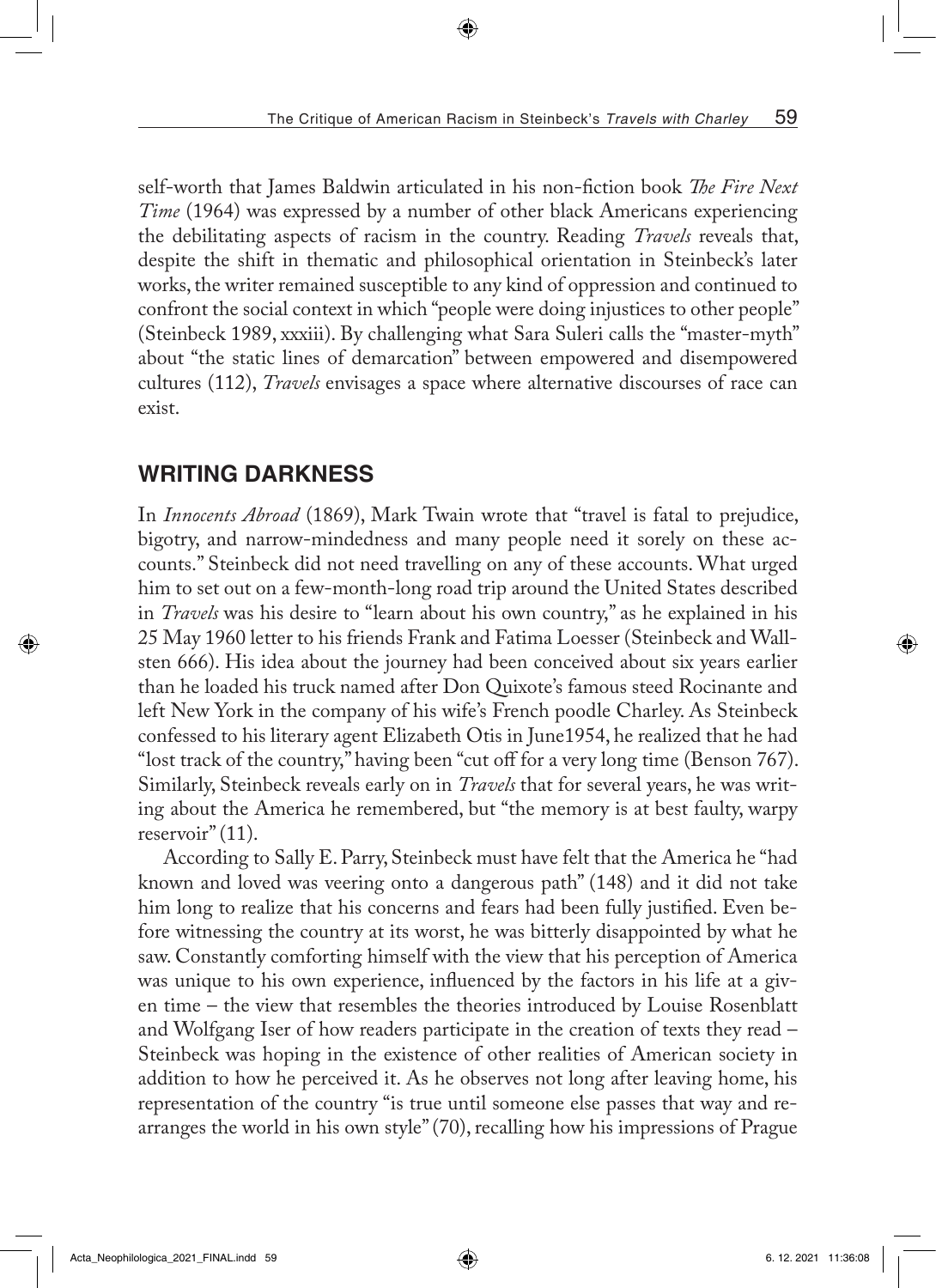were considerably different from those of Joseph Alsop, a famous journalist he talked to during his return flight to America. However, the demonstration of intense racial hatred Steinbeck stumbled upon in New Orleans, following the integration of the city's schools, shattered the last shred of his confidence when he most needed assurance that what he had feared was not true.

Compelled by curiosity and fear to witness the scene of Southern mob violence, Steinbeck got involved in a conversation with a white taxi driver whose intolerance, savagery and crude energy fully uncovered the citizens' contempt for black Americans, hidden behind the façade of civilization and appearing under various guises, or manifested in blatant and insidious forms:

> 'Why, hell, mister. We know how to take care of this. […] Out to take them out.' 'You mean lynch them?'

'I don't mean nothing else, mister." (Steinbeck 1962, 219)

When observing the howling crowd, mirroring the racially stratified, segregated and polarized society, Steinbeck searched in vain for the faces of kind and gentle people he knew and had spent time with – of those who would not hesitate to protect "the small, scared, black mite" (223) and oppose the wilderness of segregation and disfranchisement. To his dismay, all he could see were faces of those thirsty for "watching any pain or any agony" and enjoying in it (223).

The "show of Cheerleaders," as Steinbeck refers to the cheering of the madding hordes that accompanied the insulting screaming of white women at a small black girl and the white man who "dared to bring his white child to school" (221), is in several ways reminiscent of the incident in Georgia depicted in James Weldon Johnson's 1912 novel *The Autobiography of an Ex-Colored Man*. As the brutal execution of the mob's black victim in Johnson's novel, which robbed the narrator of his hope and left him humiliated, bewildered and embittered by an unbearable shame, so did the incident in New Orleans more than half a century later affect Steinbeck so deeply that he decided to return home to escape the ugliness he had experienced. As he writes, his journey "was over before [he] returned […] and left [him] stranded far from home" (236). Remembering the Cooper's, a decent and respected black family from Salinas, Steinbeck was not prepared for the kind of America in which the blacks were considered "an inferior race" (212) and – in Toni Morrison's words – merely allowed "a shadowless participation in the dominant cultural body" (129). His perception of black identity based on his memories of Mrs. Cooper's shining kitchen, Mr Cooper's honest running of his small truck business and the three boys' outstanding performance at school did not match the derogatory representations he encountered. His first thought was that "the authority was misinformed" referring to them as "dirty," "lazy" and "dishonest" (212).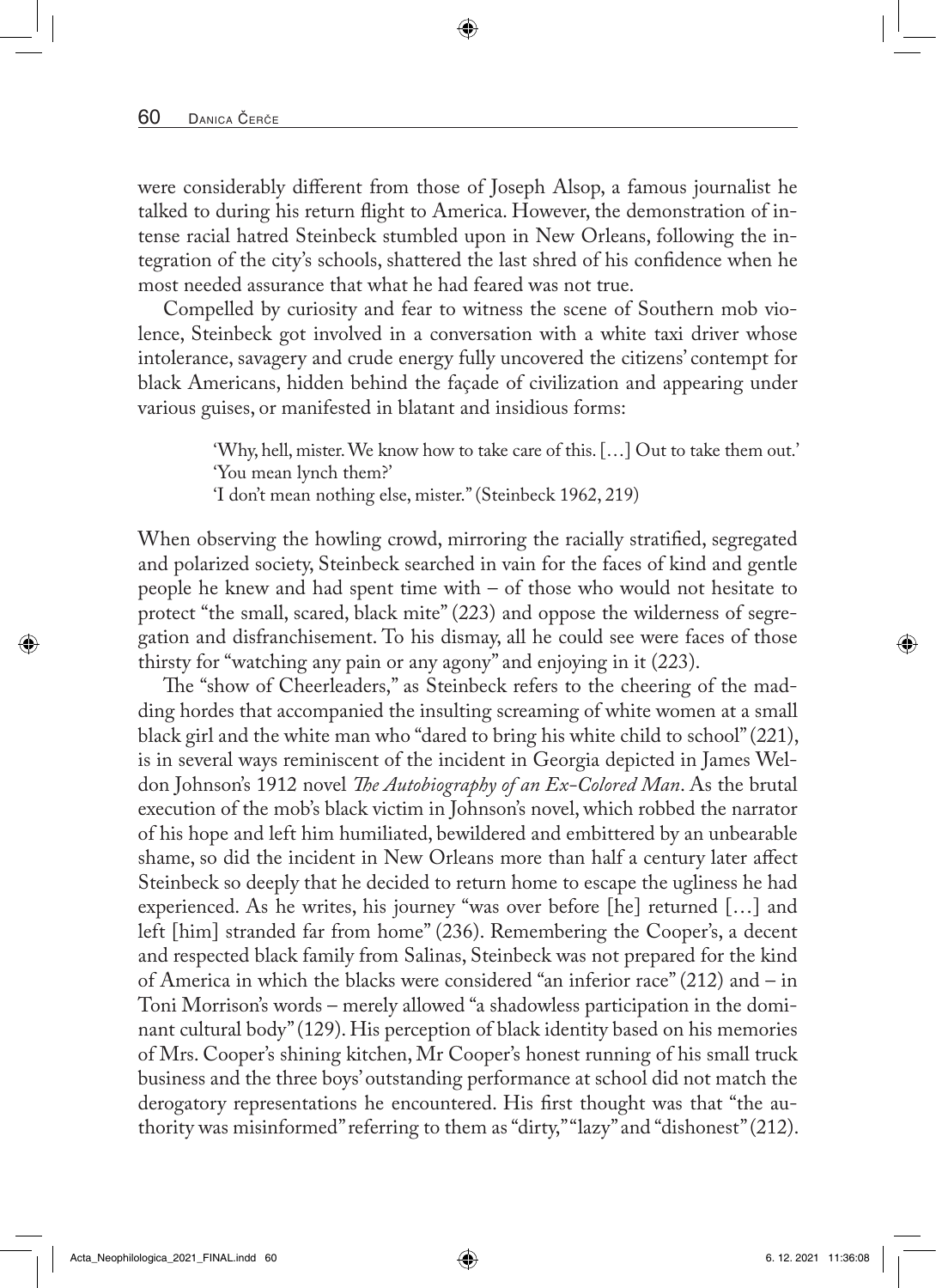Witnessing a precarious borderline between the two races and cultures and sensing numerous areas of contestation arising from the politics of polarity, Steinbeck envisioned the consequences of the boiling tension: "Could there be no relief until it burst," he asks himself, bewildered by the most logical answer (231). In this state of mind, Steinbeck was not different from black American poet and activist Langston Hughes, who in his poem "Dreams Deferred" (published as part of the 1951 volume-length *Montage of a Dream Deferred*) asks a similar question and predicts the inevitable result: "What happens to a dream deferred? / Does it dry up / Like a raisin in the sun / [...] / Or does it explode?"

Racial polarization in its overt or covert forms is not the only threat and indicator of society in a state of conflict that Steinbeck encountered on his travel across the United States, but it surely was the one that saddened and worried him most. After observing the "insane rage" of the New Orleans crowd, he writes:

> No newspaper had printed the words these women shouted. On television the soundtrack was made to blur or had crowd noises cut in to cover. But now I heard the words, bestial and filthy and degenerate. […] My body churned with weary nausea, but I could not let an illness blind me after I had come so far to look and hear." (Steinbeck 1962, 222–223)

Indeed, Steinbeck never let himself be blind for miseries arising from unbridled egoism and the arrogance of power, although several critics whose expectations were based entirely on *The Grapes of Wrath* suggested the opposite, wondering what changed the spirit and opinion of a man who had, until then, "represented the best in America" (Lustig 3–4). Neither did this journey veil Steinbeck's vision; the evidence of legal and cultural barriers of racism and the ongoing reproduction of colonial differences made him feel "helpless" (223) and "ill with […] sorrow" (224).

However, what seems to have worried Steinbeck even more than the whites' authoritative rhetoric was the recognition that the dominant European discourses that had relegated the blacks to a subordinate status were deeply ingrained not only among the whites but also among the blacks themselves. The latter's "massive psycho-existential complex," as Frantz Fanon refers to the psychological internalization of the illusion of white superiority (xvi), is particularly well seen in the episode in which Steinbeck tries in vain to establish a conversation with an old black man whom he offered a ride. Rather than being involved in a talk, the old man requests to be "let down," finding walking safer than riding with a white man (230). "I was foolishly trying to destroy a lifetime of practice," realizes Steinbeck, alluding to the deeply rooted ideology underpinning slavery and white supremacy. He recalls a similar experience years before, when his black employee in Manhattan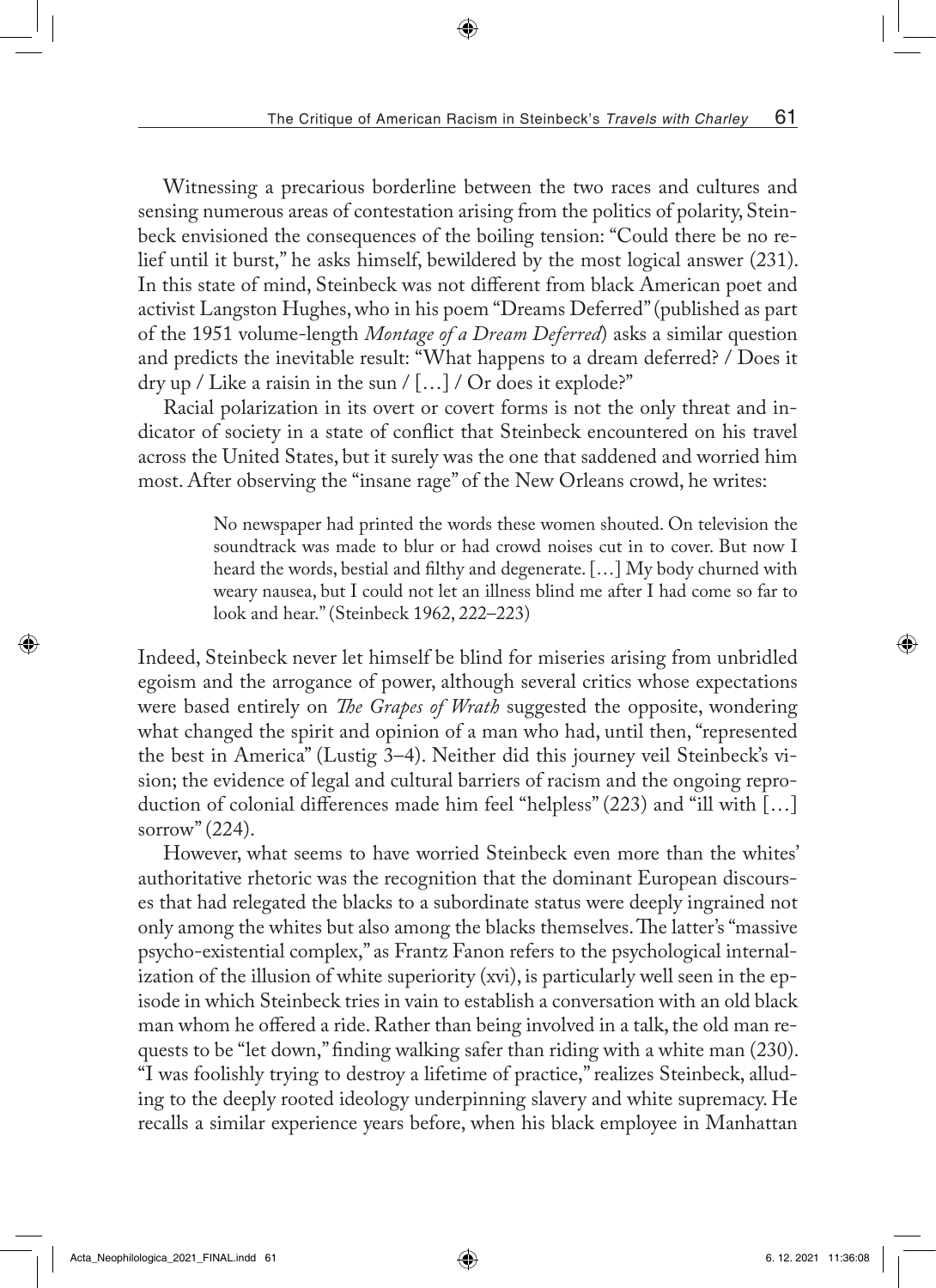did not help a tipsy white woman, fearing a false accusation: "If I touched her, she could easy scream rape, and then it's a crowd, and who believes me? […] I've been practising to be a Negro [sic!] a long time (230).

Michel Foucault points out that a "limit is discovered not by tracing already existing boundaries but by crossing them." In this way, transgression "forces the limit to face its imminent disappearance to find itself in what it excludes" (35). Witnessing what George Lipsitz recognises as "the exclusionary concept of whiteness," held in place to preserve the "racialised nature of social policy in the United States" (4–5), Steinbeck conveys a similar idea through the confession of an elderly white man from the South, who admits that it is hard for whites and blacks to "change a feeling about things" (226), whereas in day-to-day interactions across the colour line, there are some acknowledgements that this can be done:

> "I have an old Negro [sic!] couple […]. Sometimes in the evening we forget. They forget to envy me and I forget they might, and we are just three pleasant … things living together and smelling the flowers." (227)

Clearly, in line with his own view that an artist has to come forward when he or she is needed (Lisca 860), Steinbeck promotes a vision of broader humanity, with no division between "man and beast" and "black and white" (227). He wanted America to be for "everyone, white and black […], all ages, all trades, all classes" (231). That black Americans will demand and reclaim what has been withheld from them is particularly evident in Steinbeck's discussion with a passionate black student, a potential "conscious antagonist," as Edward Said refers to an individual who, "compelled by the system to play subordinate or imprisoning roles within [the society]," reacts by "disrupting it" (335). The student is not satisfied with Martin Luther King's "teaching of passive […] resistance" (234). As he says, "I want it faster, I want action, action now" (234).

Although Steinbeck seems somehow reluctant to draw a general conclusion, reminding the reader again that he is not presumptuous to consider his portrayal of the South as undeniably correct, he closes his reflection in line with Walter Mignolo's view that "there are no democratic possibilities without undoing the colonial and imperial differences" (392), predicting the inevitability of change:

> "I know it is a troubled place and a people caught in jam. And I know that the solution when it arrives will not get easy or simple. I feel with Monsieur Ci Git that the end is not in question. It's the means - the dreadful uncertainty of the means." (Steinbeck 1962, 235)

In her famous speech delivered at the "First Conference of Black American Writers" in 1959, black American playwright and activist Lorraine Hansberry said: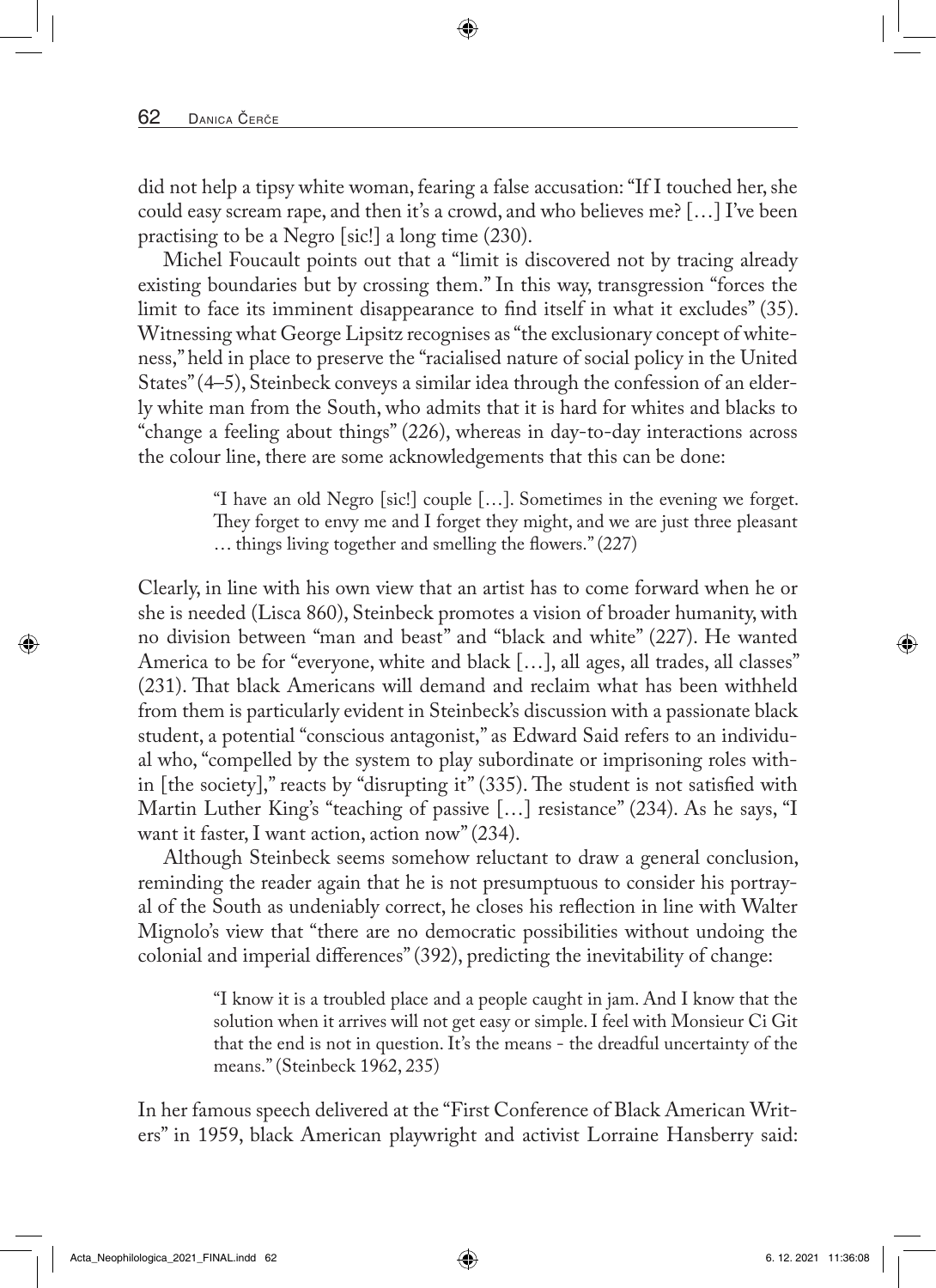"All art is ultimately social. One cannot live with sighted eyes and feeling heart and not know or react to the miseries which afflict this world." In line with this assertion, Hansberry used the stage to advocate a political imperative for liberation of black people from their subordination. In *Travels*, Steinbeck does not explicitly call for change but sees the inevitability of it  $-$  "The breath of fear was everywhere. I wanted to get away, a cowardly attitude, perhaps, but more cowardly to deny" (231). However, this makes the book no less important in terms of its social relevance; French critic Pierre Macherey has even noted that "what is important in the work of literature is what it does not say" (86). Steinbeck does not say but nevertheless compels readers to face up to and confront the actions that have institutionalized group identity in the United States through the creation of social structures that protect the privileges of whites at the expense of communities of colour. As other Steinbeck's works, *Travels* gives evidence that Steinbeck never ceased to denounce any kind of injustice and tyranny. Moreover, he managed to cut through readers' "self-protective stratagems," as Nussbaum refers to the self-protective strategies that keep the knowledge about people and society provided in a literary work at a distance (359), while urging them to see and react to that knowledge.

Although not as "deeply engaging" and "utterly consuming" as *The Grapes of Wrath* (DeMott 148), Steinbeck's acknowledged masterpiece, *Travels* is a powerful critical account of contemporary American society, exposing the dissonances between American ideals and reality. The book is particularly effective in dramatizing the cross-racial encounter and serves as a sort of brief on the country's political, institutional and cultural reproduction of white privilege and entitlement. By offering a reader a way of experiencing the ongoing dialectic of self and 'other' accepted by the people of the South "as a permanent way of life" (Steinbeck 1962, 231), while creating bonds of identification and empathy, Steinbeck manages to make readers see and respond to the social maladies unveiled in the book with strong emotional reaction. In this sense, and in line with Nussbaum's views about political and ethical implications of literary imagination, reading *Travels* "will not give us the whole story about social justice, but it functions as a "bridge both to a vision of justice and to the social enactment of that vision" (364).

## *TRAVELS* **ON EAST EUROPEAN MARKETS**

In post-war communist Eastern Europe, literature was considered an important locus for ideological discourse and one of the paths to social progress (Čerče 2018). Literary works that were in accord with the officially promoted precepts of social realism were manipulated by communist propagandists, whereas those that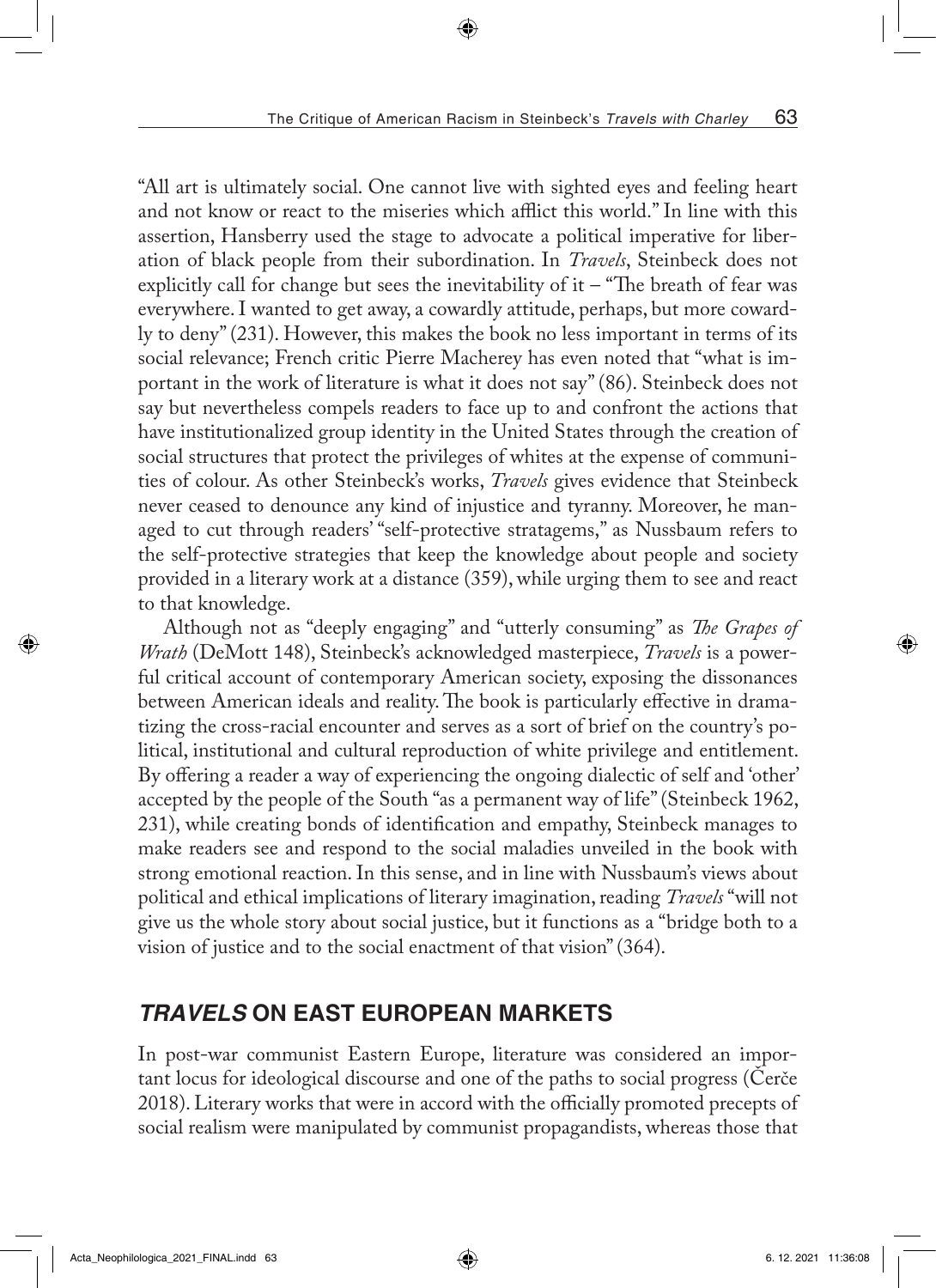lacked historical substance of class struggle, scientific inquiry and philosophical debate or instigated any ideological doubts were subjected to fierce criticism and consigned to oblivion. In the 1940 and early 1950s, Steinbeck was among those American authors whose writing appealed to and unwittingly served the ruling communist regimes. The credit for his popular acclaim went to the social necessity and documentary integrity of his Depression Era novels, particularly *The Grapes of Wrath* (1939), which not only conformed to but also strengthened the bleak picture of the United States that had been systematically presented by the state-controlled media in these countries (Kopecký 205).

*Travels*, on the other hand, was among the works that failed to meet the criteria of political correctness. The marginalization of the book was also connected with the fact that it was published in the climate of critical antipathy and even antagonism towards Steinbeck due to his venturing into new topics and forms in his later works and his anti-communist stance in the 1950s and 1960s. In Slovenia, for example, where the only translation of the book dates from 1963, hardly any critical interest was paid to what an anonymous author of the 1964 *Knjiga* book review dismissed as a "charming portrayal of America" (9). Among those few who reviewed *Travels* were Marija Cvetko and Slavko Rupel. Cvetko observes that "many would be ashamed of this work" and reprimands the author for his "lukewarm personal involvement and the lack of intensity of his critical insight" (7). However, and despite discrediting Steinbeck on ideological grounds, Cvetko still depicts the book as a "unique piece of travel writing," highlighting the author's "caring and painful engagement with the issues discussed" (7). Rupel expressed a similarly contradictory view, lamenting over the lack of communist rhetoric and, at the same time, praising Steinbeck's sincere stance in discussing American foreign policy and its domestic problems (15).

Clearly, and unlike in other East European countries, where the writer was repeatedly under critical attacks for his ideological deviations already in the late 1940s, in Slovenia, a relatively positive reception of Steinbeck's works continued well into the 1960s. As Petr Kopecký has observed, in the early 1960s, a "small backlash against the tendency to discredit Steinbeck" was also seen in the former Czechoslovakia (211). For example, reviewing *Travels*, Czech critic Antonín Přidal argues that the book clearly demonstrates that Steinbeck "was not politically naïve," as he was dismissed in several ideologically charged reviews, and ironically concludes that he would probably have done better "by writing textbooks of political economics instead of novels" (51).

It was not until after the democratic changes in communist Eastern Europe at the beginning of the 1990s that *Travels*, just as several other works by Steinbeck that had formerly been received with scepticism, prejudice and misunderstanding or had been neglected altogether, got the possibility to be assessed from new,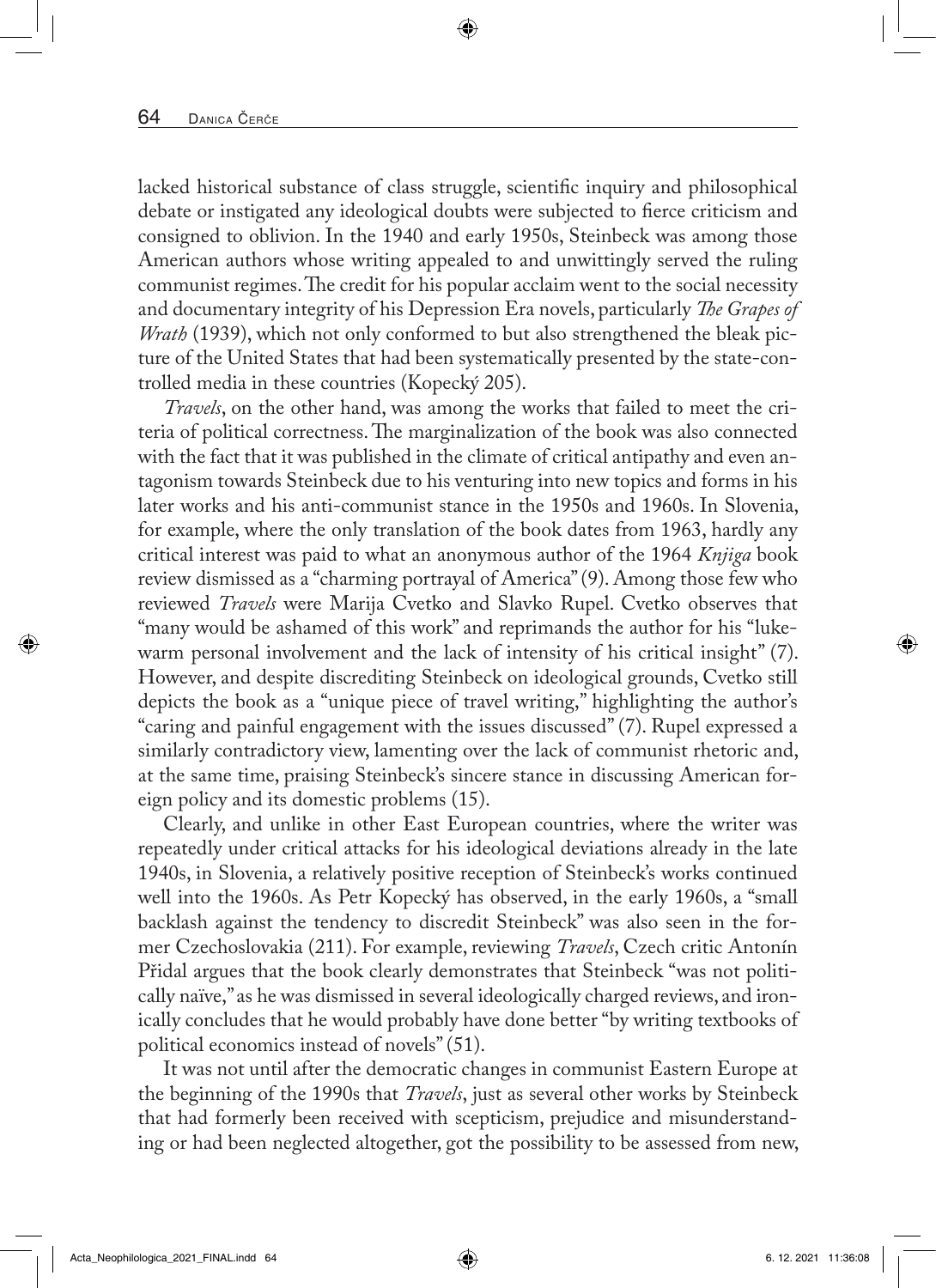insightful and politically unbiased perspectives of contemporary critical engagement. However, and although Steinbeck is currently enjoying a renewed level of acceptance, my recent statistical evaluation of relevant bibliographies (2017) has shown that, unlike several other works by Steinbeck, *Travels* has not yet attracted many translators or reviewers in European post-communist countries.

# **CONCLUSION**

This discussion has shown that *Travels,* a presumably "charming portrayal of America," is a serious social commentary on the diversity and complexity of American society in the early 1960s. Inspiring distrust of the country's moral conventions and promoting dialogue and interconnectivity as antidotes to cultural collisions, it is no less reliable, responsible and responsive than *America and Americans*, the work *Travels* is often compared to. Given that several ethical questions about societal, political and cultural violence and abuse Steinbeck raises during his road trip continue to haunt us all in the 21st century, *Travels* participates in a larger cultural conversation about race, gender and class relations, facilitating the recognition that "difference […] does not allow for indifference" (Lévinas 61), let alone discrimination. If not for anything else, it is for this humanistic view that *Travels* deserves to be more widely translated and disseminated.

# **BIBLIOGRAPHY**

Baldwin, James. *The Fire Next Time*. London: Penguin, 1964.

- Benson, Jackson. *The True Adventures of John Steinbeck, Writer.* New York: Penguin Books, 1984.
- Cvetko, Marija. "John Steinbeck: *Potovanje s Charleyjem*." *Tedenska tribuna,* 24 March 1964. 7.
- Čerče, Danica. *John Steinbeck in East European Translation: A Bibliographical and Descriptive Overview.* Newcastle upon Tyne: Cambridge Scholars Publishing, 2017.
- Čerče, Danica. "Ideološko zaznamovana recepcija Steinbeckovi del v Vzhodni Evropi." *Jezik in slovstvo* 63.1 (2018): 90-101.
- DeMott, Robert. *Steinbeck Typewriter: Essays on His Art.* Troy, New York: The Whitston Publishing Company, 1997.
- Fanon, Frantz. *Black Skin, White Masks*. London: Pluto P, 1986.
- Foucault, Michel. *The Archaeology Knowledge*. London: Tavistok, 1972.
- Hansberry, Lorraine. "Scars of the Ghetto." *Monthly Review* 16.10 (1965): 588–591.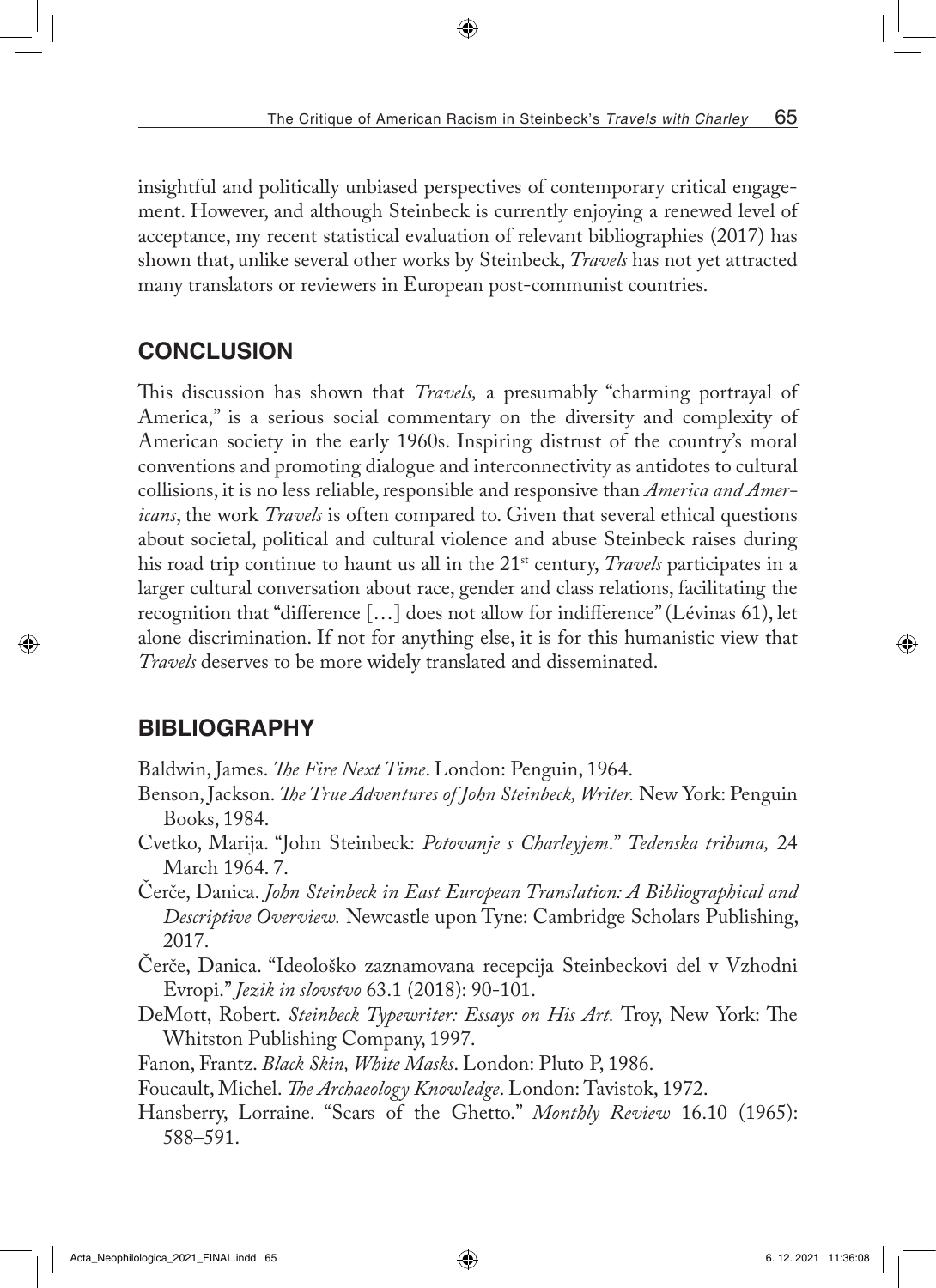- Heavilin, Barbara A. and Scott Pugh. "'The Beacon Thing': Musings on John Steinbeck, America and Light." *Steinbeck Review* 16.2 (2019): v–xiv.
- Hughes, Langston. *Montage of a Dream Deferred.* New York: Henry Holt & Co., 1951.
- Hughes, Robert S. "Steinbeck's *Travels with Charley* and *America and Americans*: 'We Have Never Slipped Back, Never.'" *Steinbeck Quarterly* 20 (1987): 78–88.
- *Knjiga*. "John Steinbeck: *Potovanje s Charleyjem*." *Knjiga* 1–2 (1964): 9.
- Kopecký, Petr. "The Literary Front of the Cold War: John Steinbeck as an Ideological Object in the Eastern Bloc." *Comparative American Studies* 9.3 (2011): 204–216.
- Lévinas, Emmanuel. *Ethique et Infini: Dialogues avec Philippe Nemo* [Ethics and Infinity: Conversations with Philippe Nemo]. Paris: Fayard, 2004.
- Lipsitz, George. *The Possessive Investment in Whiteness*: *How White People Profit from Identity Politics*. Philadelphia: Temple University Press, 2006.
- Lisca, Peter, ed. *The Grapes of Wrath: Text and Criticism*. New York: Viking, 1972.
- Lustig, Arnošt. "Našel John Steinbeck pravdu." *Rudé parvo*, 29 January 1967.
- Macherey, Pierre. *A Theory of Literary Production*. London: Routledge, 2006.
- Mignolo, Walter. "On Subalterns and Other Agencies." *Postcolonial Studies* 8.4 (2005): 381−407.
- Morrison, Toni. *Playing in the Dark: Whiteness and the Literary Imagination*. Cambridge, MA: Harvard University Press, 1992.
- Nussbaum, Martha. "The Literary Imagination." *Falling into Theory: Conflicting Views on Reading Literature*. Ed. David Richter. New York: Bedford/St. Martin's, 2000. 355–365.
- Parry, Sally E. "Into the Heart of Darkness: Travels with Sinclair and John." *John Steinbeck and his Contemporaries*. Eds. Stephen E. George and Barbara A. Heavilin. Lanham et al.: The Scarecrow P, 2007. 145–151.
- Přidal, Antonin. "Připad Steinbeck." *Host do domu* 2 (1965): 50–51.
- Rupel, Slavko. "John Steinbeck: *Potovanje s Charleyjem*." *Primorski dnevnik*, 12 Jan. 1964.
- Said, Edward. *Culture and imperialism*. New York: Vintage, 1994.
- Steinbeck, Elaine and Robert Wallsten, eds. *Steinbeck: A Life in Letters.* New York: Viking, 1989.
- Steinbeck, John. *The Grapes of Wrath.* New York: Viking Press, 1939.
- Steinbeck, John. *Travels with Charley in Search of America*. [1962]. London: Pan Books, 1965.
- Steinbeck, John. *Potovanje s Charleyjem*. Trans. Meta Gosak. Ljubljana: Državna založba Slovenije, 1963.
- Steinbeck, John. *Working Days: The Journal of The Grapes of Wrath, 19381–941*." Ed. Robert DeMott. New York: Viking Press, 1989.